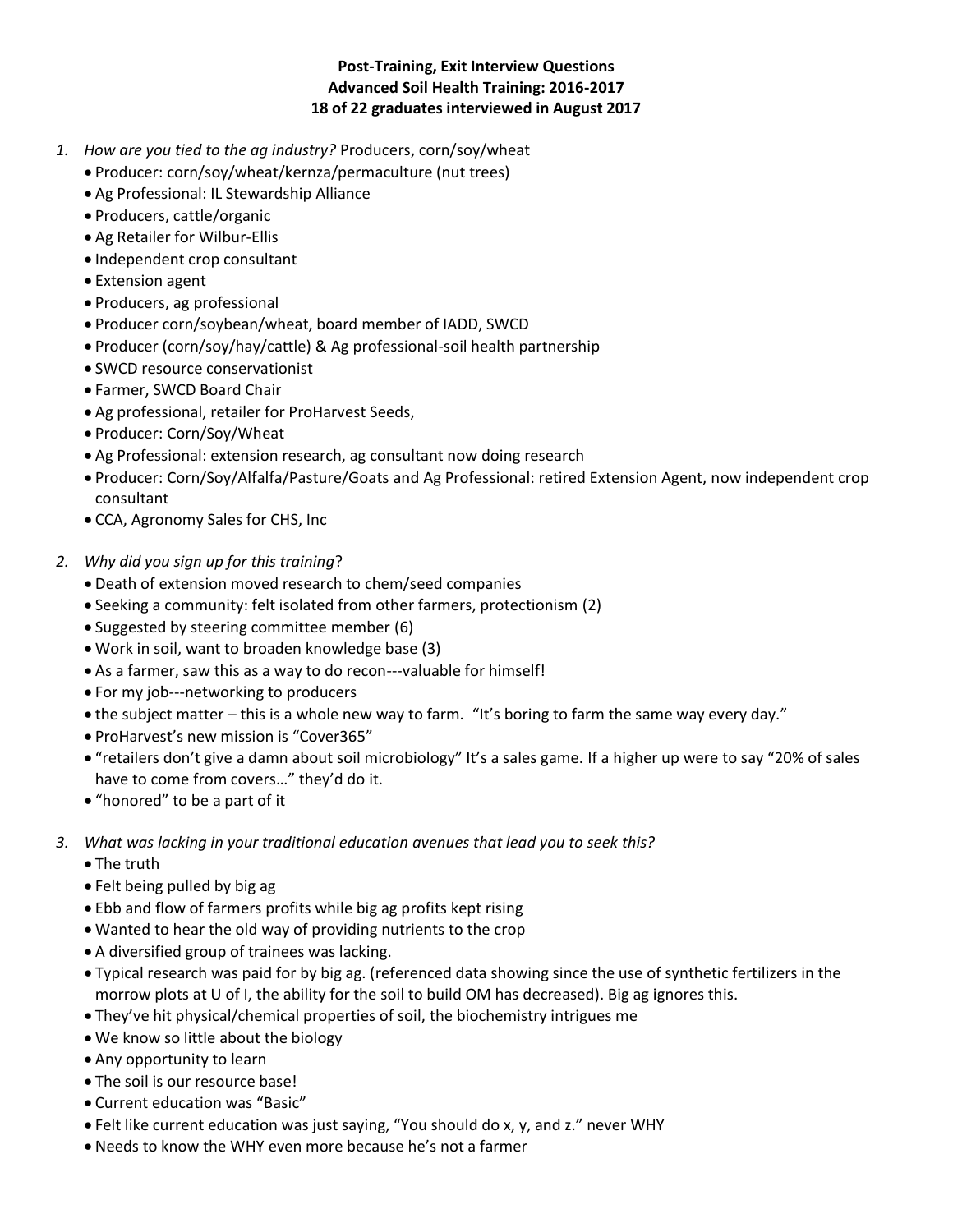- Opportunity to learn more about specifics
- To be surrounded by like-minded individuals---biggest draw
- There's a gap in IL in sharing the value of cover crops + soil health. As a producer, wanted to quantify value coming from these practices.
- NOTHING coming from university, low quality from NREC
- Not much other CURRICULUM out there
- all training just gets at the outskirts really need more detail
- has no formal ag training (engineering degree), also this isn't taught in mainstream ag (but he sees mainstream trying to catch up e.g. the marketing of "biologicals")
- This didn't just focus on cover crops, like other trainings.
- This training discussed the soil SYSTEM
- Background is NOT soils, wanted to gain perspective for himself and customers
- Forages/varieties are improving
- Not too much deep discussion; this was it
- biology
- just wasn't available. Part of job is to research— needs to answer these questions for clients
- *4. How have you changed your operation? (If applicable)* 
	- From producers:
	- Added wheat
	- Added radish to wheat
	- Killed rye with paraquot, not roundup
	- Did nitrogen pulse test plot
	- Questioning fungicide/insecticide/neonics=would rather use money towards cover crops/etc
	- Questioning "bushels" as mark of success
	- Always seemed to be changing, but may have sped up changes with the help of this class
	- Thinking how can I tap into the biological cycles to help me, to work with instead of against
	- With this knowledge, maybe long term no-tillers can transition into organic quickly
	- It's still an open discussion
	- Looking at his system differently—now considering how to ID changes in soil
	- Realized side benefits of covers, makes bad years of cover crop stand ok to deal with/stick with it
	- YES. Gone away from oats/radish because it left Jan/Feb/March without a living root.
	- Moved to spring + winter oats + rape + cereal rye.
	- More corn, taking wheat out because he sees benefit of corn for soil health
	- Haven't really changed much, this helped to talk to other farmers farming like he is. He is adding bio-strip till.
	- More MIXES of cover crops
	- Scouting to see what the response of the mix was
	- Thinking of better questions to ponder
	- Plans to use more clover; varieties are improving cold tolerance just in last couple yrs

From retailers, consultants:

• As a retailer working with producers, he now pushes Shalamar's data a lot more

From educators, researchers:

- Has put on basic education on cover crops (news releases, etc)
- Added soil quality/health to his soils section for the master gardeners
- McCully Hentag Research Farm=Adding cover crops this fall
- Has Wendy Taheri and Donna Brandt coming to two of his workshops later this year.
- Thinking of better research parameters, especially on his Southern Illinois NREC projects
- Continuing to use covers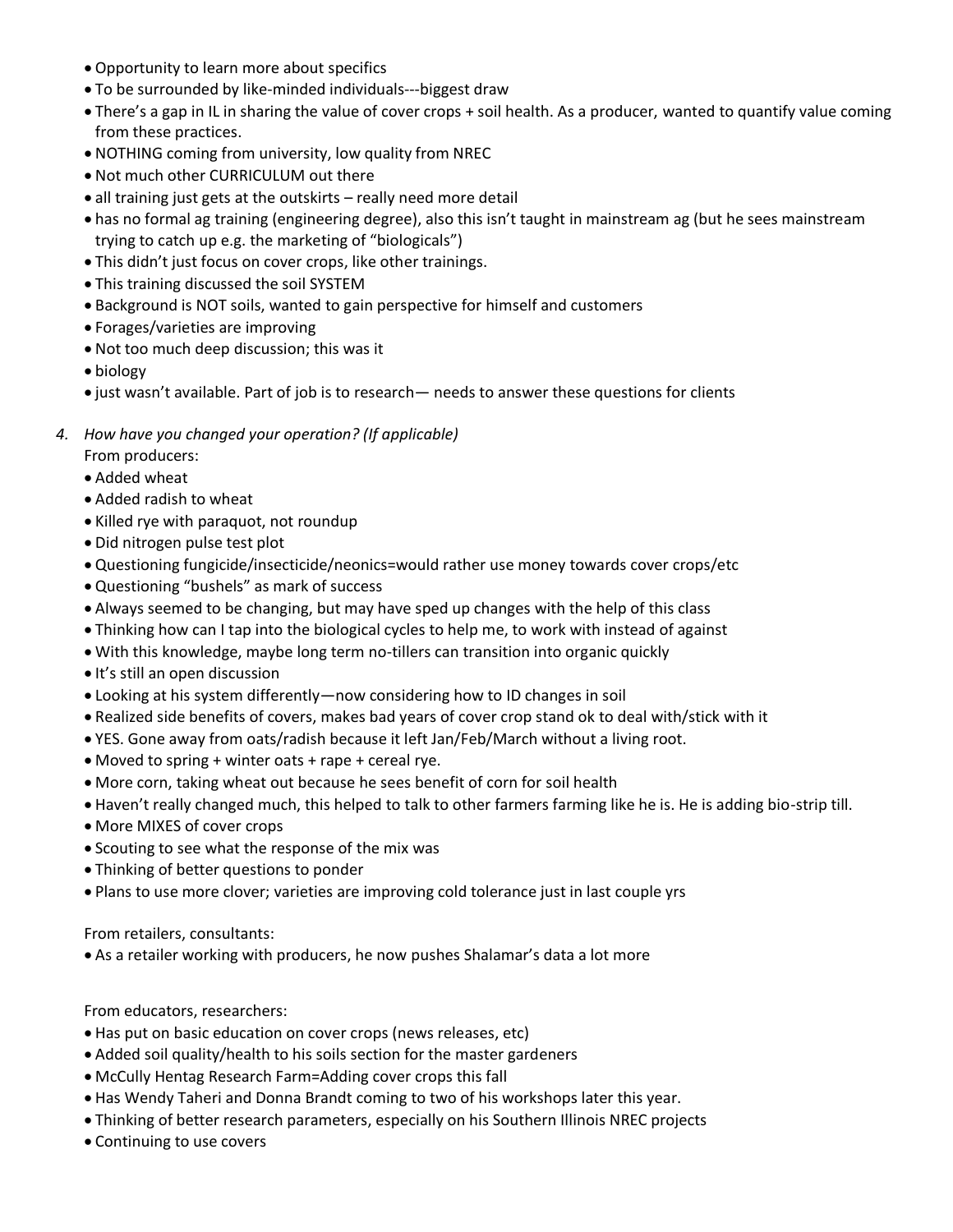- *5.* H*ow you changed how you talk to others about soil health?*
	- Let farmers with an interest come seek us out
	- Phrase it as, "you're not farming wrong, but here's another way."
	- Look at it as just trying to support one another as farmers
	- If we're the first ones doing something like this, we have a responsibility to do it well. We applied the knowledge from the class, and can now point other farmers to the networks they learned about through the training
	- No longer brings in agency reps to speak, brings in farmers and FACILITATES conversation
	- More on the biologicals
	- Trying to tie research together
	- For credibility to others, tries things on his own acres
	- Uses IDEA Farm Network to point farmers to for great conversations
	- Value in getting farmer input into policy: push statewide tech committee to education field staff
	- Still don't feel comfortable enough with the topics to talk as an expert
	- History: We've dropped what we did know about biology when synthetic fertilizers came on
	- Allelopathic weed control, nitrogen fixing cover crops
	- Not a whole lot, but now more in tune to the details of it now. Always talked about soil microbiology, but now can more fully understand/explain.
	- Going thru university ag, you're taught monoculture. This has been a CHANGE IN THINKING.
	- Whole different perspective, more so aligning with ecology classes
	- Now he pushes the system
	- He works on proving how it won't hurt them to try it
	- Before, presentations were just on cover crops and their benefits. Now the presentations are on the PRINCIPLES OF SOIL HEALTH. Then after the WHY, talk about the how (covers/etc)
	- Talking about soil quality---to not scare people off with "soil health"
	- Still not trying to over-emphasize benefits
	- This training proved I knew little.
	- Can now speak about the PRINCIPLES behind soil health.
	- Focus on practical side
	- Less on economic promise
	- Focus on long term
	- NO short term promises
	- haven't changed still talking about soil health principles
	- notes a philosophy change, he thinks maybe "soil health" is a boring concept. More appealing to talk about the benefit of reducing inputs for profit (not yield increases)
	- This training gave him more ammunition to sell.
	- Explained the underlying processes
	- Used to just focus on agronomy, hadn't talked about soil health at all before
	- Was getting asked about value of a CCS, now can do better job of explaining structural changes of soil and system
	- Changed how he approaches soil health, able to add in the tenets even if customer doesn't ask specifically for it
	- knows it's more culture than science, admits he probably still offends people
	- the training made it easier for him to explain the processes behind the changes. Made him feel more comfortable, to have natural conversations.
- *6. What can we do to improve next time?*
	- Keep the diversity of sites, trainees
	- Need farmer in front, not agency folk
	- Idea: reunion meeting 1 time a year, at a farm that's been using this new system for 3-5 years. Keep learning!
	- Agency folk need to take this back to the field. Did we make sure that happened?
	- Could lead each training with a pre-sent "controversial question." People could come in prepared to answer that question; it could guide discussion
	- Pre-homework could help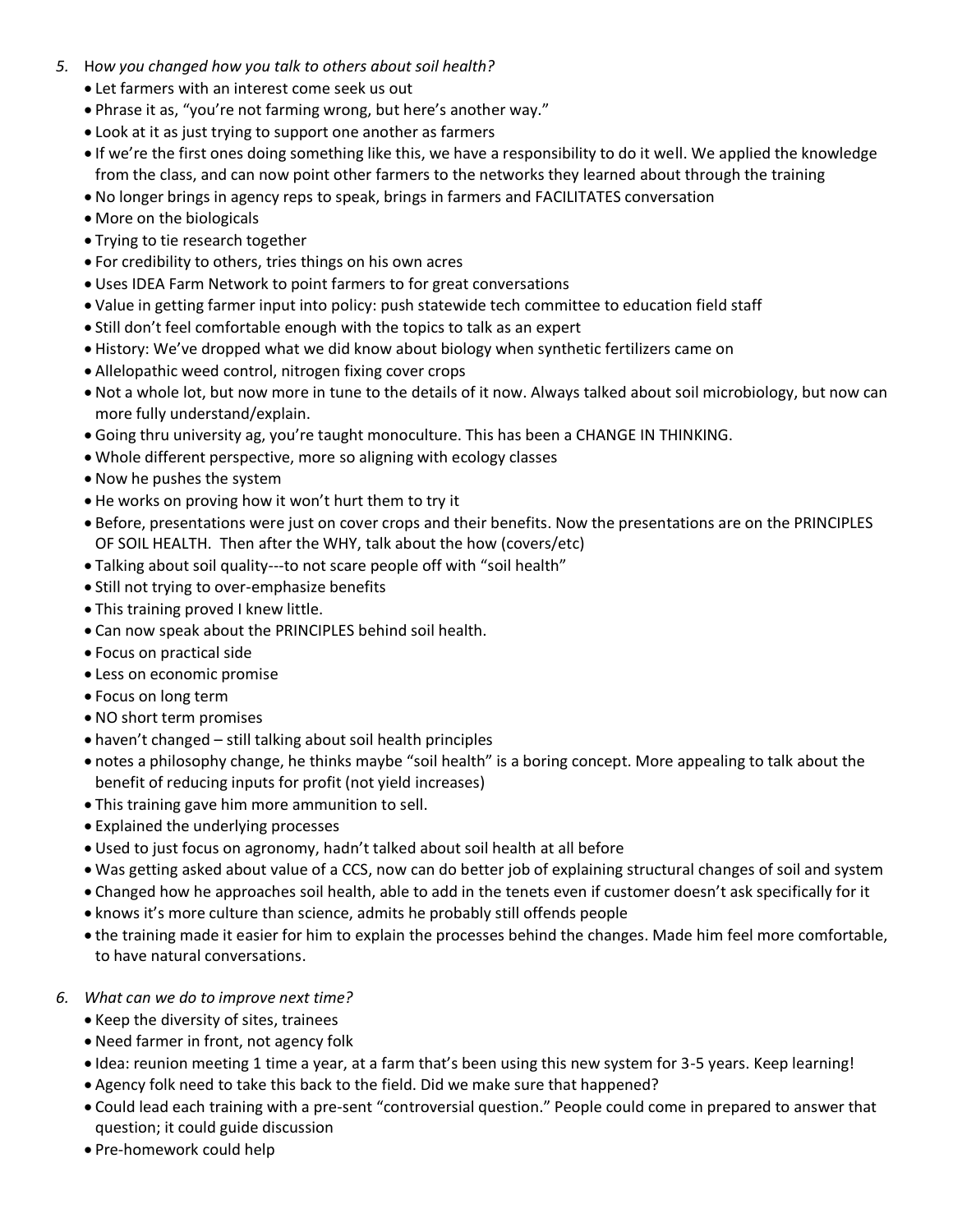- Find resources to point people to afterwards for a "deeper dive"
- More data, with more years of research
- Right now we can't use short data with farmers
- Need to include in-depth discussion on how to use gov't programs to start this system with a producer. What hand-holding can a retailer do to make sure a producer doesn't fall through the NRCS cracks?
- Seemed like one way or the other, a lot of re-hashing of the same topics was done at each training. We need the level of a Wendy talk at each workshop. Keep to particular subject at hand.
- Some of the workshops missed the WHY
- Idea: reunion meeting 1 time a year, possibly in conjunction with 2<sup>nd</sup> round's kickoff meeting to show success, passion
- More scientific content at each meeting.
- Would have been beneficial to have someone from university system @ each meeting.
- Make learning outcomes explicit at each meeting. Say them.
- Timing, spacing of workshops was good
- Need more detail, more science
- Keep people focused on the agenda---stop them from having the same arguments over and over
- AVOID redundancy with public field day…or have it first so you can build from the basic public field day
- Pros: liked the format of the full day and extra local people at every workshop; 18 months was a good time frame to do 6 workshops – was easier to take off work responsibilities because it was more spread out.
- Could improve the use of soil pits more education on how to talk to a group when you are leading a discussion from the soil pit. For the workshop – use smaller groups, get trainees in the soil pit talking about it.
- At the end of each workshop (or full training) a 3-ring binder summary? JM has found this helpful in other trainings he's been in.
- Idea send out a group photo with everyone identified so you can continue to associate names with faces.
- Keep the 2-day; gets people out of their comfort zone "allows new neuro pathways to develop"
- Really thinks the current program was great!
- Good that the trainees had a firm foundation already on the topics
- ---did waste some time looking at some of the equipment—wasn't new to the group
- MORE SOIL PITS! They are tremendous learning vehicles to show structure, root depths
- Good to be on a farm, adds the farmer's perspective
- Good to spend intimate time with speaker, not just their presentation (AKA staying for dinner/rest of day)
- Farming is a culture, not a practice.
- •
- *7. If we had more time, what would you have liked to discuss?*
	- Nutrient content of food raised on healthy soils
	- Soil biome = gut biome of healthy food
	- Our role is not foundational, it's intervention
	- Thoughts on soil health testing and more discussion:
		- Comfort is growing with soil health tests as retailers, but still not with farmers
		- Q: How does the soil health test influence mgmt.? Still not apparent to him.
		- To influence people, Ken Ferry/Sauter need to buy-in
		- Q: Could soil health testing be done in "yield zones" on the field? To save some \$\$?
	- Again, role of nrcs programs. How to help producer through nrcs who's not familiar with it.
	- Products that damage soil health: salinization/application styles
	- Tackle big research gaps=this group of people could have unique solutions. Would have spurred ongoing activities
	- Help farmers track soil health; ISAP could be gathering this data (with correct privacy)
	- Bringing livestock back, diversifying impacts, time mgmt.,
	- intercropping
	- Wouldn't change too much. Nice to not just sit in a classroom.
	- We never addressed Northern IL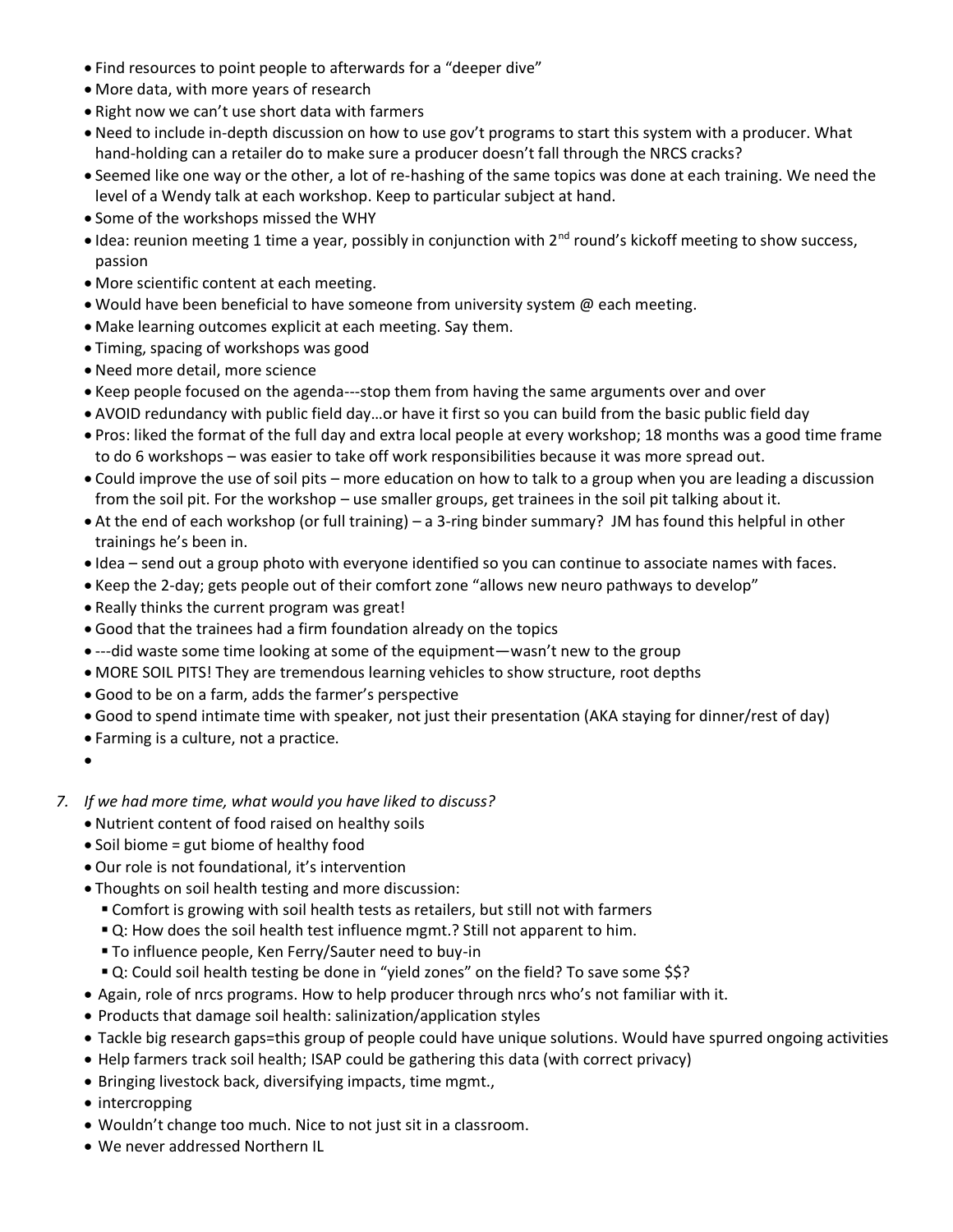- More on 360 Monitor tool, tools in general
- How to monitor
- BRING RICK HANEY, need more evidence on tests
- Research in Iowa on higher yield in strip till corn than notill. Is strip till detrimental to biology?
- Farm Progress Style, bring in implements and show in action
- Still unknown==economics
- Economics—can't make it up
- Tired of seeing "economics" in workshop titles if no data is there
- Sees value in bringing high-end speaker and keeping them for both days
- hit the right topics: health, plants, equipment, biology
- Idea: discuss farming scenarios on 1<sup>st</sup> or 2<sup>nd</sup> workshop, then do it again in 5<sup>th</sup> or 6<sup>th</sup> workshop and see if recommendations change. (to see a knowledge gain)
- Need to hit economics topic need the hard data (see Jim Isermann and Clay Bess?); want examples to "carry in our back pocket"
- Jerry Hatfield's Farm Journal article
- More testimonials, always good
- NRCS programs: how to help a producer through
- How to use cover crops to provide crop fertility. Where's the data?
- Is there data that shows these systems regularly have better yields in bad years?
- How can we quantify long term economic benefits?
- Save time by not looking at 'normal' equipment (strip till bar, high clearance sprayer)
- look outside the US for research. Trap crop science for natural pest suppression
- Oilseed radish effect on soybean cyst nematode-Dr. Lundgren (sp?)
- more science, more biology. Feel free to have discussions on science not yet published; find new edge stuff for each topic
- Multiple crop rotations
- This workshop got us up to industry standards
- Add more demonstrations: colored sand demo to see impact of different equipment on compaction
- Set up and do airplane seeding calculations
- Jim Hoorman's brick vs sponge demo
- Cornhead demo harvest high?
- Relationship between covers and nematodes. Seems like big companies don't want this info funded. But we know covers suppress more than just soybean cyst nematode
- OR are some covers a HOST to certain nematodes?! Example: nematodes that prey on sugar beet/potato can be pushed back by the oilseed radish, but the DAIKON RADISH can be a host. Seed salesmen need to know these relationships!
- *8. What do you perceive to be the biggest stumbling block for middle adopters to adopt a conservation cropping system?* 
	- Network. Could ISAP do what Practical Farmers of Iowa does---provide a platform? Group based? Members?
	- The culture has to be assessed. We can't preach, we have to DO. Stumbling block is different for each individual/personality.
	- Retailer has no push to jump, push this topic with their producer
	- SEED DEALERS need to be reached. They have as much, or more, sway with a producer than their retailer/chem guy. Seed is an emotional decision!
	- Could this training have had a bigger pull if a larger name was behind it? Middle adopters need big names
	- Still too risky
	- Getting their attention is still the hardest part. We're still struggling with infiltrating the other groups. Maybe we need to be just one small presentation at the retailer's meetings, the nutrient mgmt. meetings, the livestock mgmt. meetings.
	- Maybe we need to go back to basics===no till soybeans.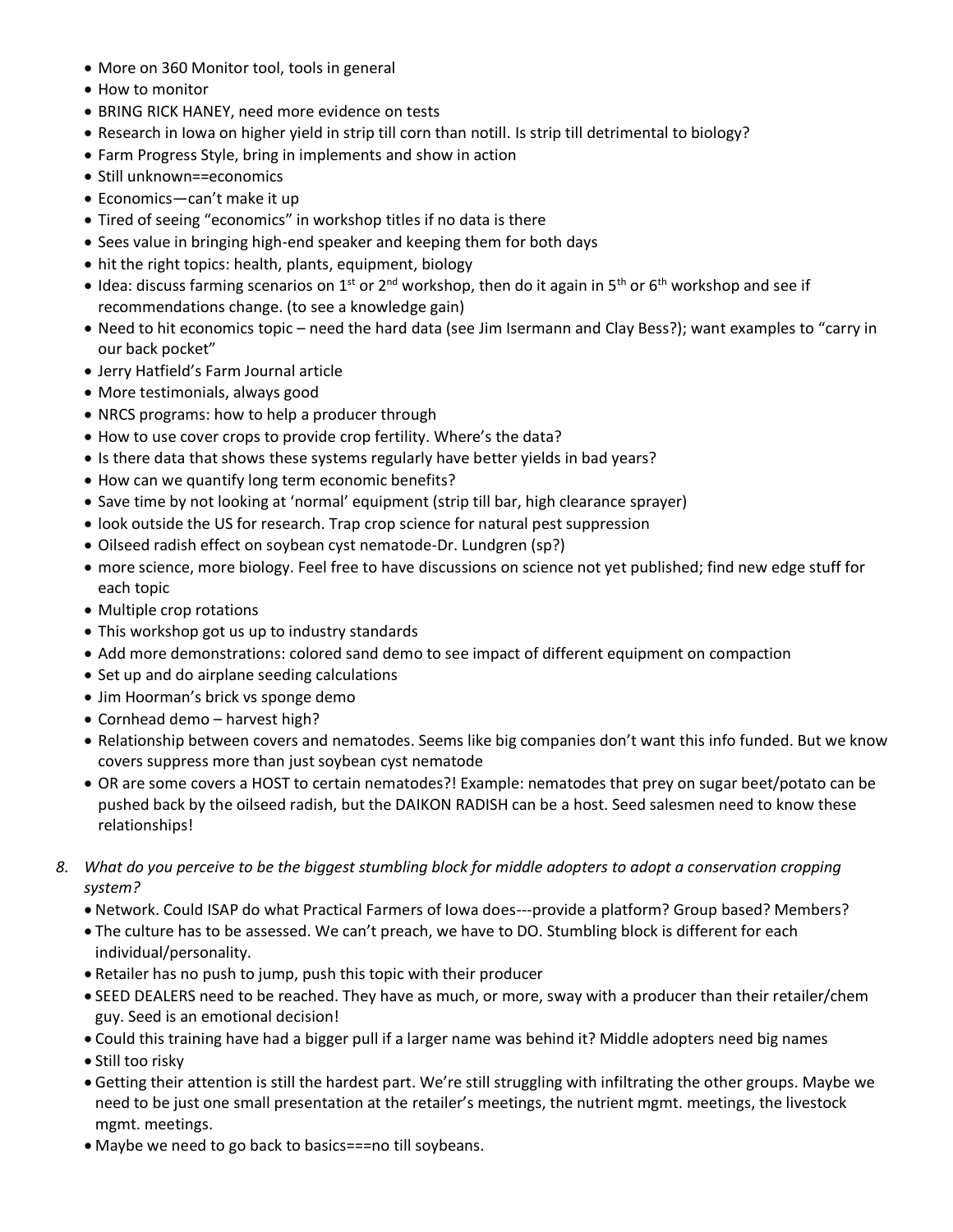- Need to examine personality
- Skeptic=slow to change
- The really good soil in central IL in reality farmers in the most productive soils are doing just fine in the existing system – they could keep farming this way for another generation or two. It's just really easy to grow corn here – you can make a lot of mistakes and still be ok.
- There's an extra layer of management the desire to make things *easier* as you get older
- It costs more than diesel at the moment
- Cash flow, especially to purchase new equipment
- Covers not considered in end of year budgeting for the next
- Most farmers do care about the land, but they need to be educated about what stewardship is NOW. "No tilling beans isn't gonna cut it anymore"
- Retailers need to be pushed.
- Need reward to outweigh work.
- Farmers are focused on big yields in good years, not better yields in bad years
- Conservation Cropping Systems typically have corn planted later than conventional. Is there data that shows that's ok because even tho this corn is pollinating later, the improved soil has water still available at that time, unlike conventional.
	- Main reason guys plant early is because they want to have their corn pollinating while they still have water. Can we show it's better to wait for better planting conditions, knowing you can rely on better water holding capacity of improved soil?
- Research is following the money. Technical advisors need COMMITMENT to soil health; "intestinal fortitude" to stick with it
- Universities need to divide and conquer on research topics...too much overlap
- Need numbers if we're going to convince farmers that aren't conservationists
- Need to monetize benefits—what metrics can we use?
- Yield CANNOT be the only metric for success…what can we use?
- *9. Thinking back on each learning outcome – did we achieve that outcome, did we miss any? Learning outcomes were: 1) Comfortable describing soil while standing in a soil pit, or with a shovel-full of soil, or standing over a soil demonstration; 2) Can relate soil characteristics with management action; 3) Can judge improvements in soil due to management action; 3) Understand the dynamic properties of soil (moisture, SOM, etc.); 4) Know the 4 pillars of soil health management (do not disturb, living root, keep it covered, crop rotation) and how these impact the dynamic properties of soil; 5)Knowledgeable of current research on soils and knows how to keep up with new research*
	- YES, all outcomes were achieved…but it's hard for him to assess each individual's ability.
	- For every presentation we need to have a clear: Audience, Purpose, goals, Outcome.
- *10. What is your opinion on going into a deeper dive on actual presenting skills and communication skills. Should we spend some time on this?*
	- Useful. It will help SWCDs do one-on-one training/planning with farmers
	- Yes. Make sure SWCDs are helping with FFA development of "soil buckets." Scott Jones is the catalyst for this project…
	- Depends on the group. May help individuals find out their (marketing) strengths.
	- Trainees should already be doing this type of work (building communication skills) through their normal training.
	- At least more sociology talks-yes!
	- How to reword questions to tell a better answer
	- Modelled by good speakers
	- Yes. Jess from NFWF was valuable. This is part of getting the word out.
	- Not for industry folk, they need economics
	- Maybe for the farmers, but maybe farm bureau would be better avenue for that skill building?
	- This workshop needs to be SCIENCE based; seek communications skills elsewhere.
	- Yes: how to carry the message; do practice interviews; get more middle adopter training
	- Communications training may be a way to keep this group going.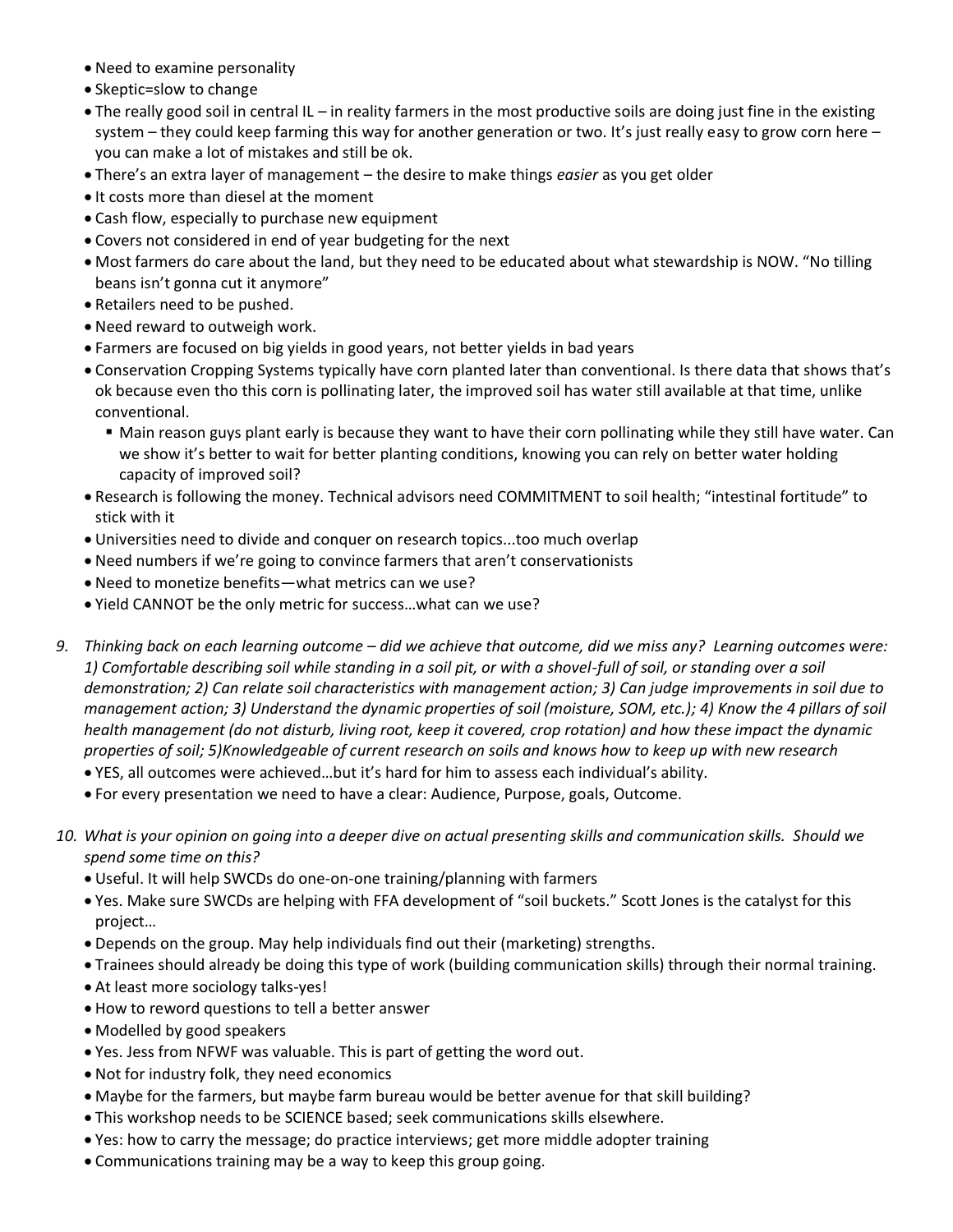- It would be useful to have more information/tools on how to defend your decisions without being defensive
- No. By this time in your career you have it or you don't. Focusing on the knowledge will make people better in whichever they are naturally---a speaker or coordinator.
- Should be included; more like Jess' presentation. What words to AVOID

### Workshop specific comments

*March 2016: Bloomington, Soil Health @ Mark Freed Farm*

- SEEING the microbes with Barry's phone tool was great!
- Freeds were great farmers to look up to!
- Seeing two different pits (good/bad) is sometimes better than just 1 good pit
- This training was good to hook people…then followed with the 'why' and 'how'
- Biggest takeaway: realizing the resiliency of the soil in a soil health system
- Good training to set the tempo for the rest of the trainings
- Barry's presentation was easy to follow
- Lots of time for Freeds to talk to us was good
- Good to have Barry's tabletop demos
- Doug went too fast, should stop and ask if everyone understands.
- Mark Freed's transition to next generation was good.
- RIGHT AWAY-made us look at end goals of the system approach.
- Could floaters be brought up to speed somehow to not slow down the core group?
- Sets up the WHY
- Doug Peterson= good, practical
- Great to see change on the land
- This was a long day inside, but it was good info, what they've been looking for
- Barry is necessary. Scientifically sound. Who is Barry's IL counterpart?
- Good intro,
- Need to continue to stress INDICATORS, management of these principles is most important
- Throughout workshop, we need to know basic small changes that can work towards soil health; meeting people where they're at

### *June 2016: Auburn IL, Adaptive Nutrient Management @ Tim Seifert Farm*

- Seemed like Tim was not trying to make it work.
- Two different mentalities were apparent with Dave Moose/Tim Siefert. Dave realized value of long term; stayed committed.
- Tim was trying to make it fail; U of I backed him to fail; yield driven
- NEED to educate on the carbon cycle if we want to increase OM, it's not just no-till
- Tim was critical of the new system, but he would be a very typical producer
- Took the least away from this workshop
- Great location to view a lot of different practices. Showed opportunity for farmers to TRIAL things, even if small visual of every day
- Tim seemed negative, but maybe it was good to see in the mind of a middle adopter?
- Shalamar's work is easy to share with more groups
- Maybe least favorite
- MORAL aspect of stewardship was hit on here….good time within the 6 trainings.
- Value of a skeptic= forces us to get off high horse and sell the system
- Dan Schaefer=valuable voice
- Good to be seen in a watershed=need to prove these systems do increase water quality
- Hearing skeptics is valuable.
- Hard to see field work without peer-reviewed data
- cool discussion of N application methods and equipment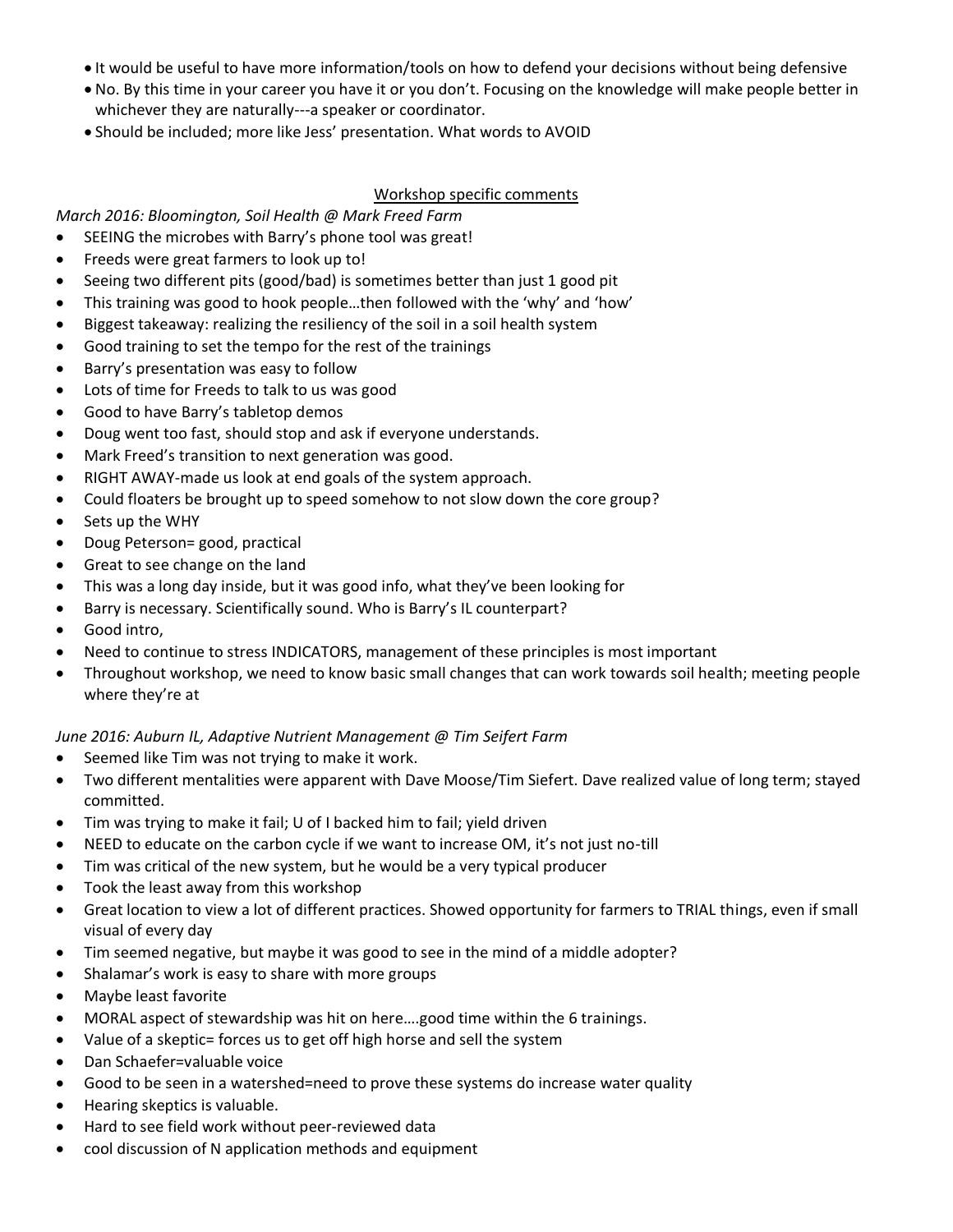- Siefert's farm helped create the conversation on WHY he's doing it
- Shalamar is always good
- Q that has to be answered: reduce fertility to make \$\$ fit for covers. How can this be done (reducing fertility inputs) if some farm managers REQUIRE min. inputs on rented ground?
- The public meeting did not serve the group well.
- IF done again, data can be updated. New research has come online since.
- Shalamar and Joel are great local resources
- We need to begin seeing SHP's economic results
	- Nitrogen can't be focal point anymore!
	- How can retailers assess other needs? Micro/macro needs?

# *August 2016: Western IL Univ, Soil Testing and Livestock/covers @ Trevor Toland Farm*

- Did Jen's soil health analysis factsheet/walk thru get finalized? They'd love to use it/have it to hand out
- Did Dick Lyons send his soil to Donna Brandt in Missouri? If so, what were the results?
- First time farmers are excited in meetings; they are finally making decisions!
- BEST EVER Rainfall Simulator Demo
- Could have talked more deeply on re-infusion of livestock on cropland
- From this meeting, one farmer decided to start tilling (to kill pasture) in the heat of summer to have least impact on soil structure. Changed his crop/cover crop plans to allow for summer tillage==more biologically friendly rotation
- Wants to question more of the standard testing---how did we arrive at our traditional thresholds for soil tests? Are they flawed?
- Toland showed low to no inputs= has to rely on biology
- Would've been good to see Gruver's research
- This was the most exposure to pastures one trainee ever had; good to hear farmer's perspective….it's clear the farmer is PROFIT driven (rather than yield driven).
- Gruver's rainfall simulator was great
- Pasture=visible difference in quality compared to what is normally seen
- Activity using soil indicators worksheets at WIU farm was GREAT and good intro for typical farmer if they won't send soil health samples off
- Donna's small group activity was great
- Rainfall simulator great to see underside of trays (showing infiltration), trainee now does this in his own field day presentations
- Toland Farm-didn't see the system. Seemed to just be a cattle grazer.
- Still not hearing the tie to a yield increase: What's the benefit?
- Good to see Toland farm, how he's making land be valuable that wouldn't be viable as row crop.
- We need to understand measurements of soil health tests
- Rainfall simulator sticks out
	- More training IS NEEDED on how to run this effectively (ie Farm Progress disaster!)
	- Joel did a great job showing how to collect samples
- Soil tests are still not ready for production.
- Does interpretation of soil health tests need to be geo specific?
- Next round: Do we need to update this segment with how tests are used today, aka what's useful now, what can we glean from them now even if some of the info is still a mystery

# *November 2016: Franklin/White Counties, Adapting @ Jr Upton Farm*

- Showed value of hopping onto a research project early; it paid off for Jr.
- Jr. KNEW he had the fragipan, and saw it getting broken.
- SO Impressive to see the annual ryegrass break the fragipan
- Variety plots are good for professional, but that type of info to a farmer would scare them---too many variables to choose from.
- biggest takeaway: NO amount of chemical inputs would ever have that impact on Jr.'s farm. NONE.